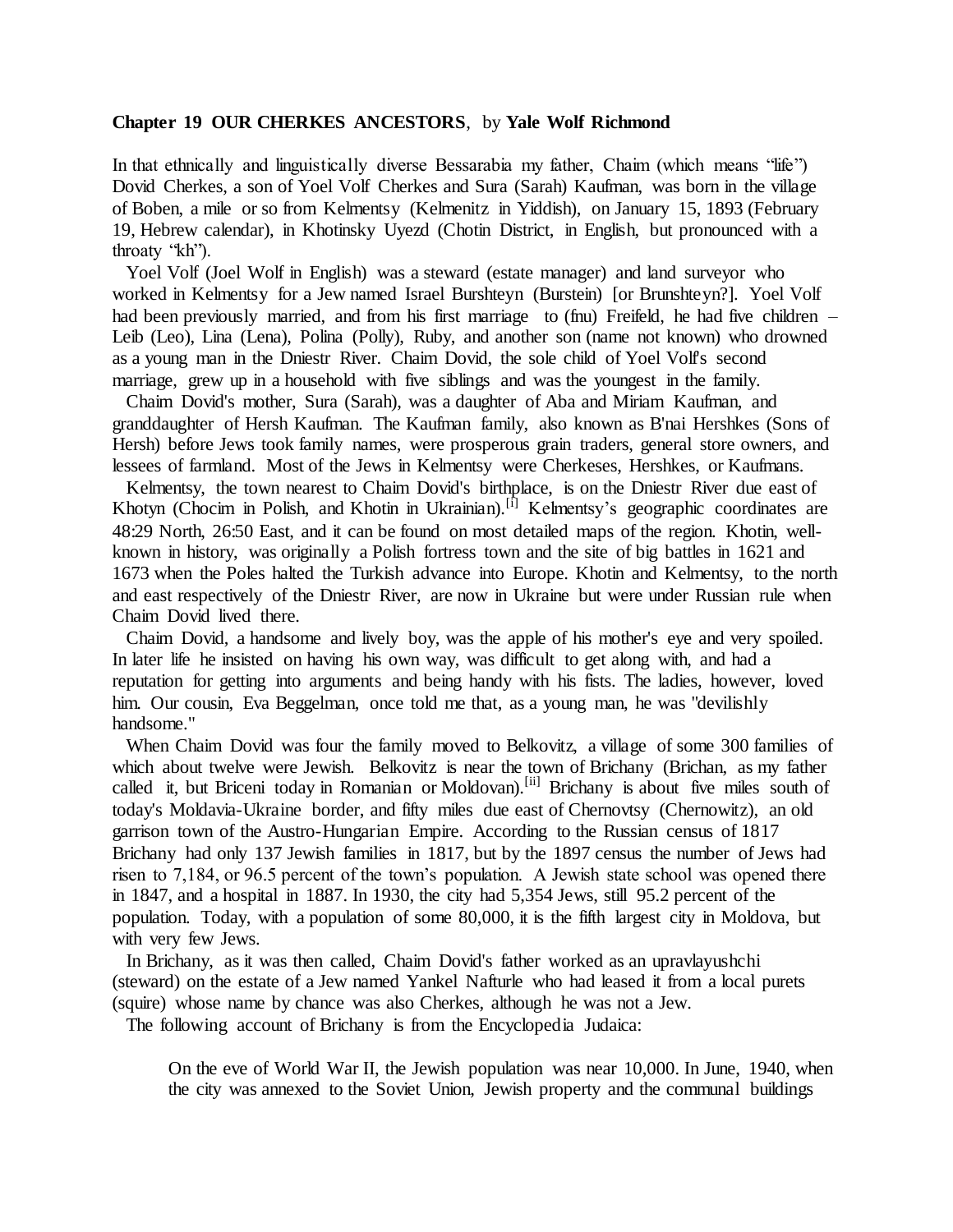were confiscated and only the synagogue was saved because it was used as a granary. Some 80 Jews were exiled to Siberia. On July 8, 1941, Romanian and German troops seized Brichany on their eastern offensive and murdered many Jews. Jews from the neighboring towns of Lipkany and Sekiryany were brought to Brichany, and on July 28, all Jews were dispatched across the Dniestr and several were shot en route. When they arrived in Mogilev, the Germans forced the younger Jews to dig graves for the older ones who were shot and buried there. From Mogilev, the rest were turned back to Ataki in Bessarabia, and then on to Sekiryany, with hundreds dying en route. For a month they stayed in the ghetto there, only to be deported again to Transnistria [the east bank of the Dniestr River] where they were murdered in a forest near Soroca. At the end of World War II, only 1,000 Jews returned to Brichany.<sup>[iii]</sup>

Whatever relatives we may have had in Brichany were most likely murdered in these "actions," as they were called by the Germans.

 The origins of Cherkes (Cerkez in modern Romanian), the family name, are a mystery but there are several possible explanations, all of them plausible. To begin, the Cherkessy (in the plural) are a Sunni Muslim Turkic tribe that dates back to the thirteenth century. Here is how one scholar describes their origins:

The term "Cherkess" itself is confusing because, like "Tatar," it has been used with different meanings in different periods. The Cherkess belong to the Adygei group...and their name appears to be derived from Kerkety, one of the Adygei tribal names. The whole group are referred to in the early Russian chronicles as Kasogi/Kasagi; at about the same period (c. tenth century, AD) they were known to the Arabs, Persians and Georgians as Kushak. From the thirteenth century the name Cherkas began to be used (though not specifically for the Adygei, rather more for the people of the southern Ukraine). This term, in the form Cherkess, came to be accepted as the general designation of all the north Caucasian peoples (e.g. Abkazians, Abazins, Ossetians, etc.) and is still often used in this sense in Turkish and western European sources.<sup>[iv]</sup>

 The term Cherkessy, however, is also used for a Sunni Muslim people who inhabited the North Caucasus mountains between the Kuban River and Black Sea coast. Russian vassals since 1557, the Cherkessy, nevertheless, in the nineteenth century successfully resisted Russian military expansion for fifty years until they were overwhelmed by superior forces, much as the Chechens also were, then and in our time as well. After their defeat by the Russians, many of the Cherkessy fled to various parts of the Ottoman Empire. One group of Cherkessy, around 1600 of somewhat privileged descent, settled in the Principality of Moldova and eventually became one of its 72 boyar (higher nobility) families. In time they were assimilated into the general population.

 In English, the Cherkessy are called Circassians, a name well known in the West, and especially to the British. In the early nineteenth century, the British cultivated people who might help them stop Russia's advance to the Middle East and India. Many books about the Circassians written by British travelers and scholars can be found today in major research libraries. Those books stress the beauty of the Cherkessy women – Russian Tsar Ivan the Terrible married one – and the ferocity of their warriors.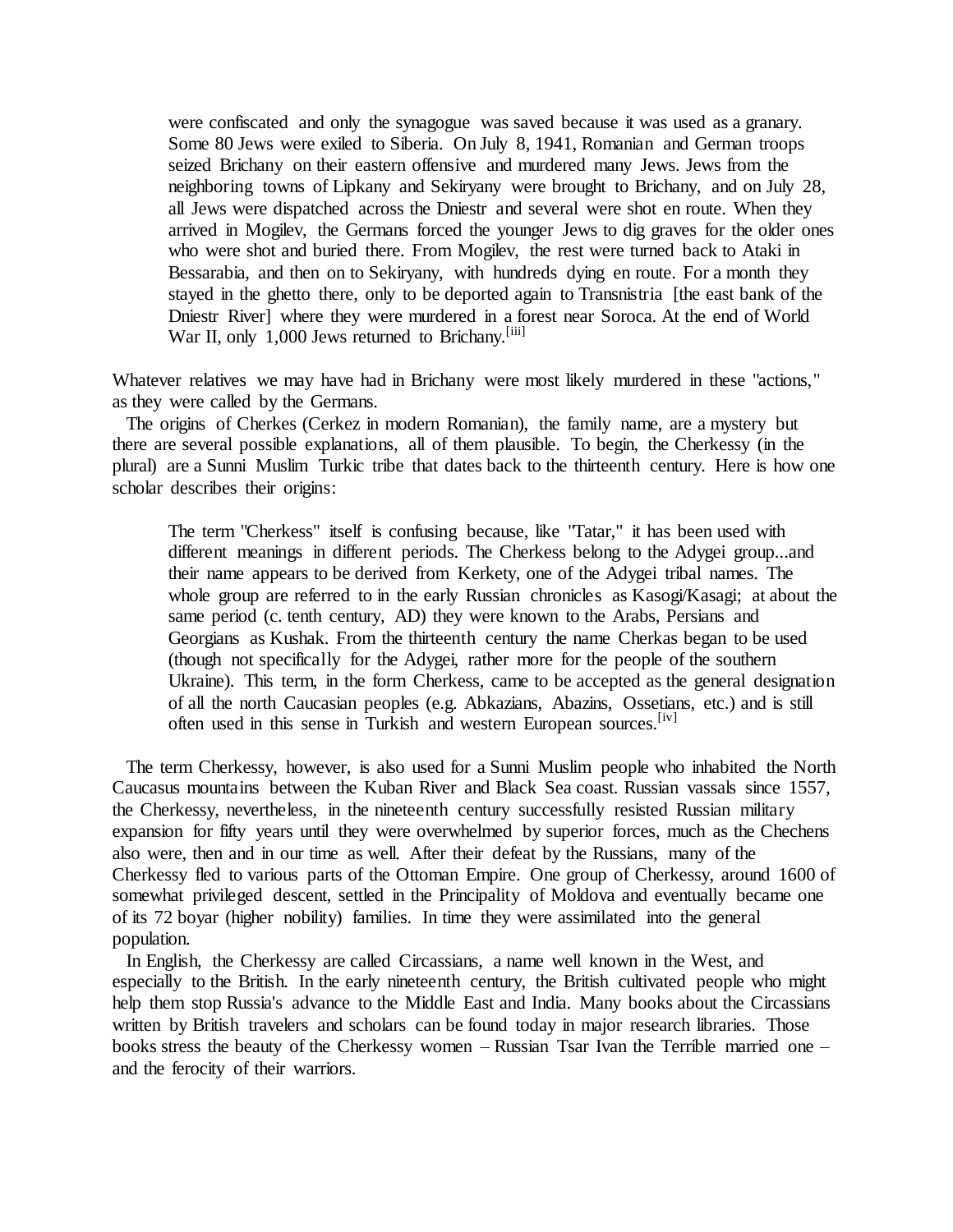Most of Eastern Europe's Jews originally lived in historic Poland, in the lands of the Polish-Lithuanian Commonwealth, a multi-ethnic state with people of many religions. But very few Jews at that time lived in Orthodox Russia where Jews were not allowed to settle. In the early eighteenth century, however, when Russia began to acquire Polish lands in Ukraine, it also acquired a few Jews. Those Jews were initially tolerated by Russian rulers but were expelled from Russia in 1727 by order of Empress Catherine I, an expulsion that was confirmed in 1744 by her successor, Empress Elizabeth.

 But when Russia, under Catherine the Great (who ruled 1762-1796), absorbed Eastern Poland, Central Ukraine, Belarus, and Lithuania, the greatly enlarged Russian Empire acquired hundreds of thousands of Jews and had to come to terms with its new subjects. One result was the imposition of the so-called Pale of Settlement which initially restricted Jewish residency to the western and southern lands of the Russian Empire, including the Caucasus where the Cherkessy lived. $[v]$ 

 In 1825, however, at the start of the reactionary reign of Tsar Nicholas I and his suppressive policies against Jews, permission was withdrawn for Jews to live in the Astrakhan and Caucasus provinces where Jews had lived in small communities since the first millenium after arriving from Persia. It is quite possible, therefore, that one of Chaim Dovid's ancestors was forced to leave the Caucasus at that time and migrate to Bessarabia which was within the Pale of Settlement. Jews in those years commonly took family names from their places of origin, and because he came from the land of the Cherkessy, he may have been called Cherkes. Similarly, some Jews are named Astrakhan, which may indicate origin in that province.

 With Russia's acquisition of the Caucasus region it was faced with long-lasting insurgency and guerrilla warfare by the Muslim peoples of the region – Chechens, Ingush, Cherkessy, and others -- who did not want to live under Russian and Christian rule.

 In 1864, when Russia had finally completed its conquest of the Caucasus after a fifty-year struggle, some 600,000 Circassians left their homeland at the urging of the Turks who considered themselves responsible for their fellow Muslims. In their migration, some Circassians wended their way westward along the northern coast of the Black Sea and then south through Romania and Bulgaria on their way to refuge in the Ottoman Empire. Some settled in Syria, Lebanon, and what are now Jordan and Israel – then also a part of the Ottoman Empire – where they were enlisted by the Turks in the defense of Palestine. In World War I, descendants of those Circassians fought on the side of the Turks and, after the war, during the British Mandate of Palestine, served in the British army. In 1947, as professional soldiers, the Circassians fought alongside the Jewish Haganah to defeat the Arabs in the Galilee, and they have fought for Israel in every war since it gained independence. In our time, Circassians have also served in the Israeli forces that maintain security in the occupied West Bank. Although they are Muslim and speak their own language, in addition to Hebrew and English, the Israeli Circassians, who now number some 3,000, are highly regarded and trusted members of the Israeli Defense Force.<sup>[vi]</sup>

 So, does that make the Cherkes family Circassians? Not necessarily, although that possibility cannot be eliminated. Some Circassians did indeed pass through Romania at about the time that Jews in Bessarabia were taking family names. Chaim Dovid's black wavy hair, blue eyes, dark complexion, short stocky build (5 ft., 5 in.), broad facial features, and high cheek bones indicate that he may indeed have been descended from a Circassian warrior who dallied in Bessarabia. Neither Chaim Dovid nor his siblings – Polly, Lena, and Ruby, all three from their father's first marriage – could be said, from the photos we have of them, to have typically Jewish features. Young Chaim Dovid and his brother Ruby, in their early photos, indeed look more like sons of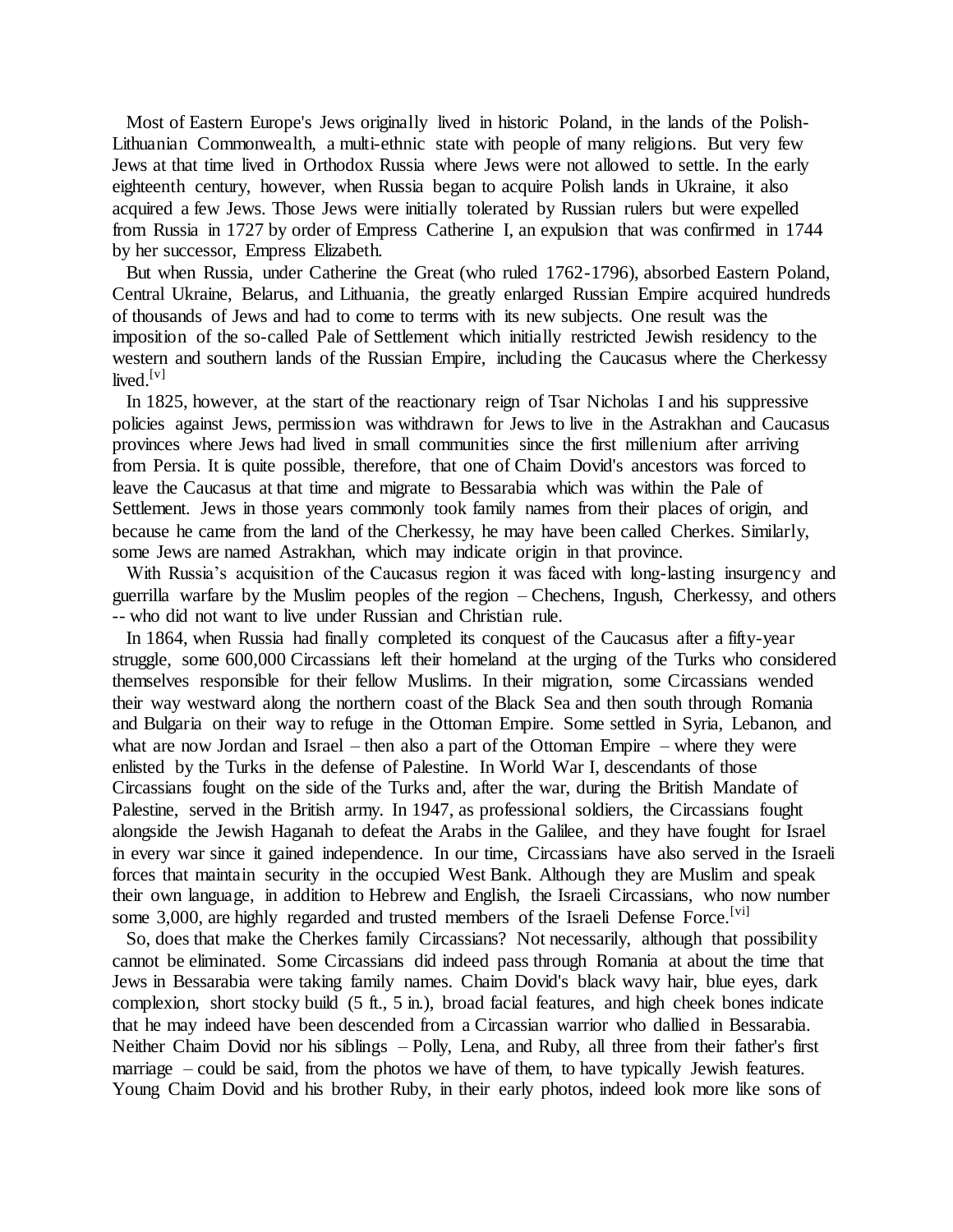the Caucasus than sons of Israel. And because Jews practiced matrilineal descent -- anyone whose mother was Jewish was recognized as a Jew -- there may indeed be a Circassian in our family tree.

 To be more speculative, one might also consider the Khazars, the Tatar rulers of the North Caucasus region who converted to Judaism in the eighth century and maintained their independent empire for more than two centuries before being conquered by Svyatoslav, Duke of Kiev. The peoples of Khazaria, as the Khazar land was called, after being overrun by Ghengis Kahn's Mongols in the twelfth century, fled west to Russia, Poland, Lithuania, Hungary, and Romania (which included Bessarabia at the time). One theory has it that some East European Jews are descended, not from Asheknazi Jews of Western Europe, but rather from those who fled westward from Khazaria.<sup>[vii]</sup>

 Another possible explanation for the Cherkes name is that one of Chaim Dovid's ancestors may have come from Cherkessk (an adjectival form of Cherkess), the North Caucasus city in the center of the region where the Cherkessy lived. When Russian Jews, in the nineteenth century, were required to take family names in order to facilitate collection of taxes and conscription lists for the military, they had to choose family names. Until that time most Jews were known by their patronymics, e.g. Chaim Dovid ben (son of) Yoel Volf.

 Jews often took family names that indicated their city or place of origin – Minsky, Krakower, Berliner, Rovner, Filene, Rohatyn, Wiener, and Prager. A Cherkes, therefore, might indicate someone whose ancestors had come from Cherkessk, or perhaps Cherkassy, a city on the Dnieper River in Ukraine about 120 miles southeast of Kiev. Witness all the Jews named Cherkassky – the masculine adjectival form – the best known of whom was the great romantic pianist Shura Cherkassky, who was born in Odessa in 1911, and died in London in 1995.

 Another explanation, offered recently by a Russian scholar in St. Petersburg, is that the Russian word "Cherkes or Cherkas" is also an old synonym for the word kazak, and among common Jewish family names are Kazak, Kazakov, Kazakevich. Kazak was also a common Jewish nickname which meant "strong, brave man."

 To add another question, the name "Wolf" is not Jewish or Russian. So, how did my father's father get the name Yoel Volf? Whatever the possible explanations, at the present time we can only speculate and may never know, with certainty, the origin of the Cherkes family name. Some hope, however, may come with the new development of DNA genealogy which may be able to tell us if we are indeed descended from a Cherkes warrior who dallied in Bessarabia.

What is certain, however, is that my father was a Bessarabian Jew, a people known as shrewd traders, crafty businessmen, and no strangers to underhanded practices, traits that aptly describe my father. That well-earned Bessarabian reputation, however, has a basis in history.

 When Romania – of which Bessarabia was then a part – came under the Ottoman Turks in the sixteenth century, it was ruled by Phanariot Greeks serving as agents of the Turkish Sultan. The Phanariots, named after the district of Constantinople where they originated, filled many of the Romanian princely positions which they purchased at a price for periods of one or two years. During their short tenure in office, the Phanariots sought to maximize the return on their investment through corrupt practices which included excessive taxation, smuggling, the sale of offices, speculation in foreign currency, and otherwise robbing Romania of its riches. The entire Romanian nation suffered, and the legacy of the Phanariots lingered on long after they had departed. They left behind in Romania and Bessarabia a tradition of opportunism and shady dealings which long outlasted their tenure.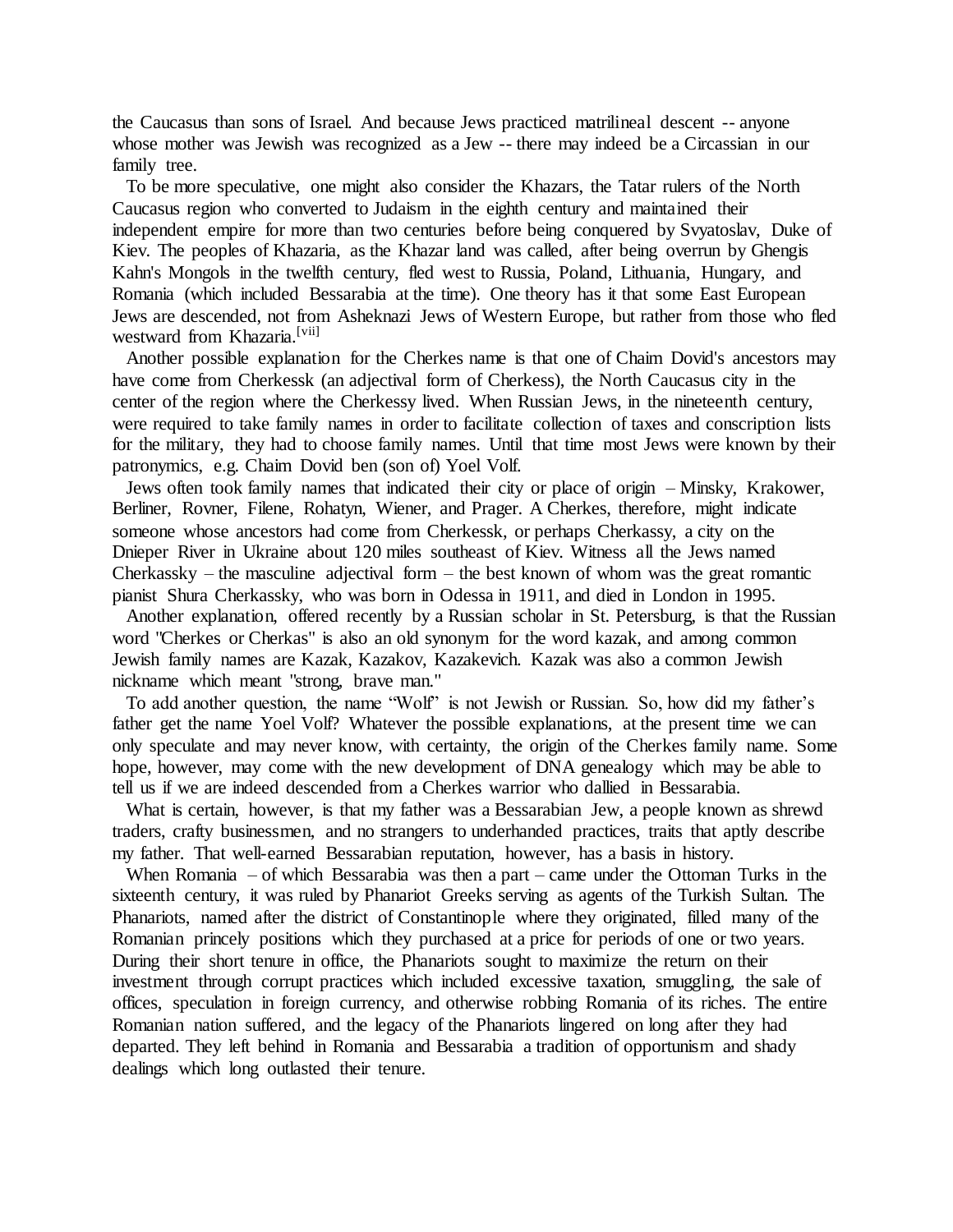The first Cherkes family member we know of was my great grandfather, Yoel Volf Cherkes. As told by my father, Yoel Volf was a strong and healthy man, and during one of the frequent cholera epidemics in Bessarabia he volunteered to massage people who came down with the illness. Massage, at the time, was believed to be a cure for cholera, but with Yoel Volf's contact with infected people, he himself contracted the disease and succumbed to it.<sup>[viii]</sup>

Yoel Volf's son, also named Yoel Volf Cherkes, and the grandfather for whom I am named, was born in Sokyryany (Sokoran), just west of Kelmentsy on the Dniestr River. This raises a question since Jews, by tradition, are not named after living people. It is quite likely, therefore, that my great grandfather died before his son was born, and the son was named after his deceased father. This seems plausible, since in 1872 there was a major cholera epidemic in Russia.

 Chaim Dovid lived with his parents on farms near Brichany where his father was the steward of an estate owned, as noted above, by a Russian squire also named Cherkes. The many Cherkes names in that part of Bessarabia indicate that some Circassians, as well as Jews from Circassia, may indeed have settled there after their exodus from the Caucasus.

 My grandfather Yoel Volf, died in Belkovitz in 1900, at age fifty-five, when Chaim Dovid was only seven, from injuries suffered four years earlier when he was thrown from a horse and dragged some distance with his foot caught in a stirrup. Yoel Volf is buried in Brichany in the Jewish cemetery "on the hill across the bridge," as my father described it to me.<sup>[ix]</sup>

 After Yoel Volf's death, Chaim Dovid and his mother Sura moved to Brichany where they lived for a year with Sura's sister, Chana (Eva) Roshashonsky. They next moved to Kelmentsy, Sura's birthplace, where they remained for three years and where Sura married Leib Bravman, a grain merchant, who raised Chaim Dovid. It was Sura's third marriage, her first being to (fnu) Reines of Novoselets. It was quite common in those days for Jews to remarry shortly after a spouse had died, and marriage brokers were always ready, willing, and able, for the right price, to find a suitable match.

 Sura and Leib Bravman lived in Kelmentsy for three years and then moved to Nahoring (Nagoryan in Russian, Nahorian in Ukrainian) on the Dniestr River, where Bravman had brothers. The squire in Nahoring, according to my father, was a Polish medical doctor named Volsky (Wolski, in Polish). Volsky had a younger brother, Isu (phonetic), who, according to my father, was killed by peasants in his brother's manor house in one of the revolts of the Russian Revolution.

 Chaim Dovid attended kheder (hebrew school) in Kelmentsy until the age of sixteen, and for a short time in Kamianets-Podilsky (Kamenets-Podolskiy in Russian). He was proficient in his Torah and Talmud studies, and years later, although neither a believer nor a synagogue goer, he would often recite from memory lines learned from his boyhood studies. After finishing kheder, Chaim Dovid became a grain trader, a common Jewish occupation in Eastern Europe.<sup>[x]</sup>

 Like most Jews of Eastern Europe, Chaim Dovid could speak, or at least understand, several languages. Among themselves Jews spoke Yiddish, but Chaim Dovid also knew Hebrew, was conversant in Russian and Romanian, and could understand Ukrainian, Polish, and German as well. English, however, he spoke with a heavy accent and never fully mastered.

 Chaim Dovid had four siblings--Leib (Leo), Lena, Polina (Polly), and Ruby. Leib Cherkes, the eldest, came to New York in 1908, two years after his father's death and two years before Chaim Dovid. $[x_i]$ 

 Leib made the long trip from Russia to New York twice, which was not unusual in those days. Many men came to look things over, and then went back and returned with their wives and children. Leib arrived in New York on June 27, 1908, age twenty-six, on the SS Campania from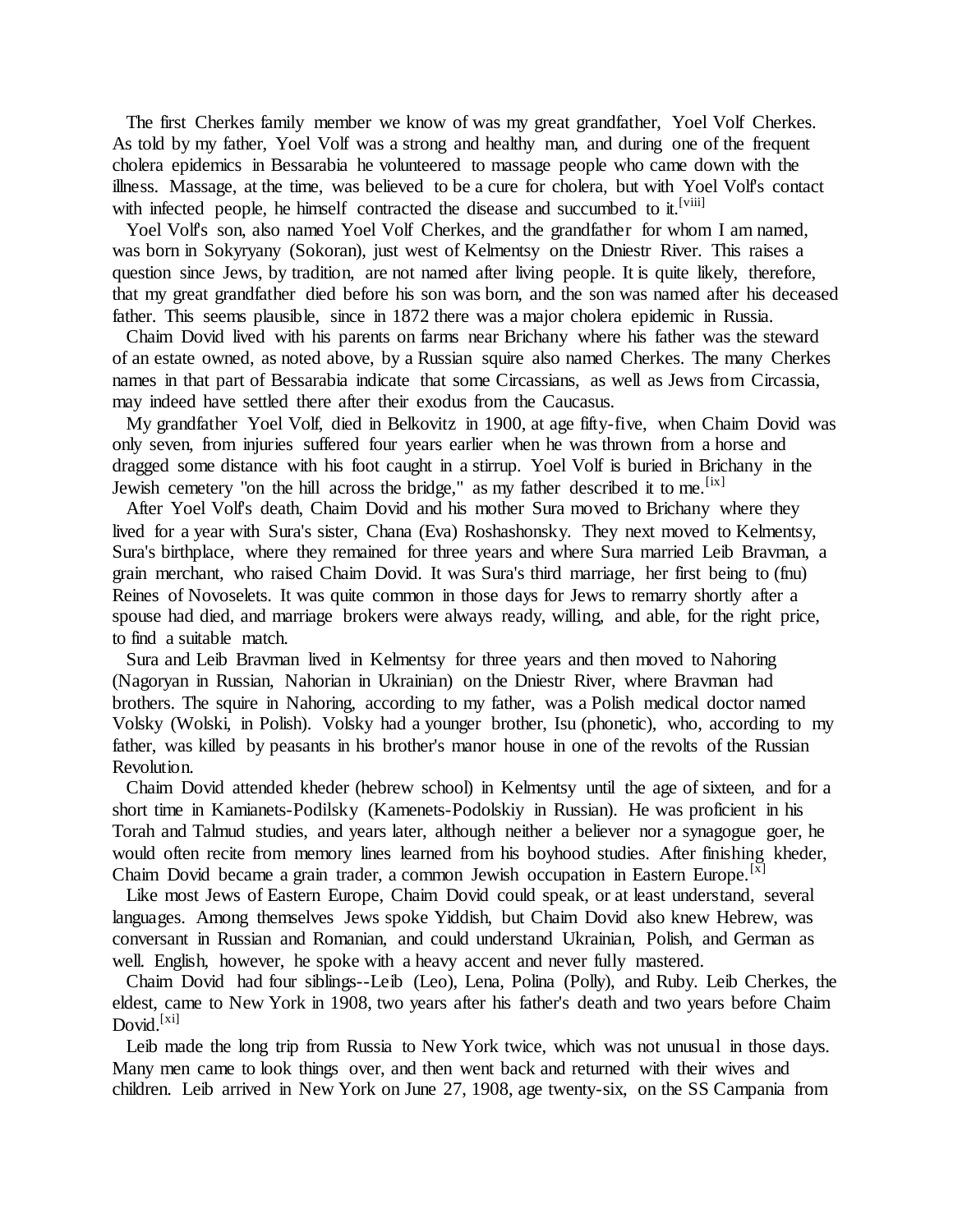Liverpool, which must have been the first trip. We do not know the date of his second arrival but at that time he must have come with his wife Shaya. Leib and his wife returned to Russia in 1910 and he died there in Lipkany, Bessarabia, on the Prut River, in 1917 or 1918, at age thirty-five or thirty-six, rather young, but those were years of war, revolution, and much violence. Leib's son Gerald Cherkes arrived in New York around 1917, at age seventeen, presumably to avoid the Russian draft, went to high school in New York City, and became an upholsterer. Leib also had several other children who remained in Lipkany, and their fate is not known. They were either killed by the Germans or Romanians, fled east with the Soviet Army and perhaps survived World War II, or immigrated to Israel.

 Gerald Cherkes married Betty Winer on April 3, 1937 in New York City, and they had a daughter, Rhoda, later known as Ronnie. Ronnie married Harold Tartar on June 15, 1958 and they had three children, Lori, Caryn, and Glenn. Caryn married Howard Glasser, and they had children named Sierra and Austin. Lori married Howard Oberstein, and they had Jesse and Evan. Glenn was single. Ronnie and Harold Tartar live in Brooklyn, NY.

 Lena Cherkes married (fnu) Feinstein and moved with him to California. Their son, George, who studied at the University of California in Berkeley, died while a student there. The Feinsteins had another son, Walter, who worked in advertising in New York City, and a daughter, Julia, who lived in California. Julia came to visit us one summer at Revere Beach, near Boston, and we have photos of that visit. Of Julia and Walter, there is no trace, but Ronnie Tartar recalls visiting Julia in California in 1958. Julia was married then and had a son who was a teenager in 1958. The name of Julia's husband and son are not known. Lena died in Alameda, CA, in 1954.

 Aunt Polly (Chaya Perel was her Jewish name), married Philip (Pincus) Seplow (originally Cęplowitz) on March 13, 1905 in New York City. Uncle Philip, as we called him, worked in the clothing industry in New York. When I was about three, he made for me a navy blue sailor suit, very popular with little boys at the time, and we have a photo of that too. Uncle Philip is recalled as a very kind, friendly, easygoing man, always smiling, and fond of telling jokes, some of which I still remember to this day. Cęplowitz (pronounced Tsemp-loh-vitz in Polish) is a name of Polish-Lithuanian origin which was shortened to Seplow in the United States. The origins of the Ceplowitz family are in the town of Daniłowicz in Poland. Philip and Polly's only child, George Warren Seplow, was graduated from New York University and earned a dental degree at Tufts in Boston. His Jewish name, like mine, was Yoel Volf, after our grandfather.

 Polly and Hymie (as Chaim Dovid was called in America) were close in their younger years, and in the 1920s and '30s the Seplows would often come to visit us in Boston. We children looked forward to their visits which were big events for us since they always brought gifts – clothing and chocolates or candy. (I recall the boxes from Schrafft's). Polly had a full head of grey hair (as did her brother Ruby), and I was told that she had turned grey at the age of sixteen, apparently the result of a genetic trait.

 Polly was as Americanized as her brother Hymie was not, and she was always up to date on what was American and "correct." She also watched what she ate, and never traveled without her mineral water (Saratoga and Poland Spring preferred) and her mission figs. With her, I ate my first mission fig and it was the best thing I had tasted to that time. I have eaten them regularly ever since and become a regular guy. Whenever I see a bottle of Poland Spring water in my local supermarket, I am always reminded of my Aunt Polly.

 In later years, there was an estrangement between Polly and Ruby on the one hand, and Hymie on the other, after the three of them went to Florida together one winter in the mid-1930s. My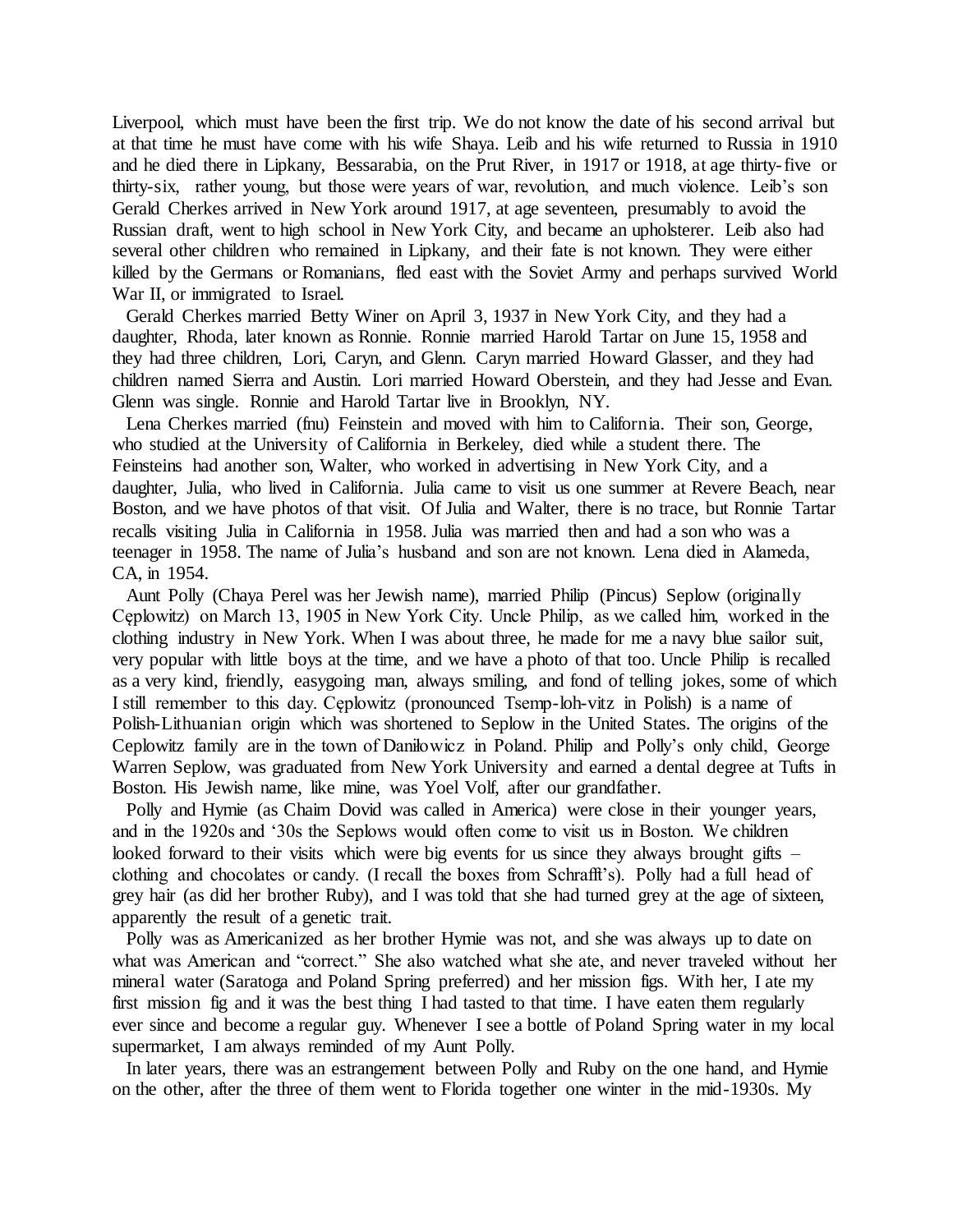father went to recover from the "grippe," and Polly and Ruby to chase the winter sun, but they drove back to New York together in my father's Chevy, and I believe they had a falling out during the long ride home. In any event, there were no more visits to us in Boston. That was regrettable because the Cherkes family was so small, and we children used to look forward to their visits.

 When George Seplow was studying dentistry at Tufts his mother moved to Boston, and he lived with her, first at 227 Harold Street in Roxbury, in the same house and on the same floor as we did. After a year or so, they moved to Seaver Street, on the second floor of a very nice apartment building on the corner of Maple Street across from Franklin Park, and one block west of Blue Hill Avenue.

 After completing dental school, George and his mother returned to New York City where George set up a dental practice and married Daisy Pearl Derfner. They lived in the Bronx where George practiced dentistry.

 George and Daisy had two children, Kenneth and Ellen. Kenneth Seplow studied law, went into financial management, and lives in Manhattan. He had two sons, Michael and Andrew. Ellen, a lawyer, lives in Manhattan with her second husband, Morris Zedeck, a toxicologist. Ellen's first marriage to (fnu) Lieberman ended in divorce. From her first marriage Ellen has two daughters, Lisa and Andrea Lieberman.

 Polly and Philip Seplow moved from New York City to New Jersey where they owned and operated a small chicken farm in Freewood Acres, south of Freehold. Polly died on September 22, 1964, at about age seventy-seven. After her death, Philip moved to the Bronx and died on July 20, 1973 in New Rochelle. He was buried at the Beth David Cemetery in Elmont, Long Island, in a group plot owned by the Wolkozisker Burial Society. (Wolk is Russian-Yiddish for "wolf," and Wolkozisker may be the name of a Landsmannschaft to which he belonged, and may also indicate that he came from a place named Wolkozisk in Poland or Lithuania.)

 George Seplow died in Palm Beach, Florida, on December 6, 1989 at age eighty-three, proving again that the Cherkeses are long-living. Surviving him were his children Kenneth Seplow and Ellen Lieberman Zedeck, and the four grandchildren named above. George and Daisy had been married fifty-five years when she died in 1987.

 Uncle Ruby Cherkes also became a chicken farmer, in Freehold, New Jersey. A taciturn and reclusive man, Ruby came to see me in 1943 when I was down with the "flu" at the army hospital in Fort Monmouth, NJ. My mother, recalling the great flu epidemic of 1919 which killed thousands of Americans, was concerned, and she called Ruby and asked him to check my health status. Ruby was married once but there were no children and nothing is known of his former wife. Not much more is known about him but everyone in the Richmond and Beggelman families used to say that I was "just like Ruby," in character as well as physical appearance. I never knew whether they meant it as a compliment or not.

 Ruby died in Alameda, CA, in 1969, so it appears that he went there after his sister Polly died in 1964.

l

<sup>[</sup>i] Place names, given here in parentheses, are alternate spellings in other languages, such as Russian, Romanian, Polish, Ukrainian, etc.) Because these territories shifted back and forth between empires and states, the cities and towns have been known by different names at different times. Similarly, Jewish